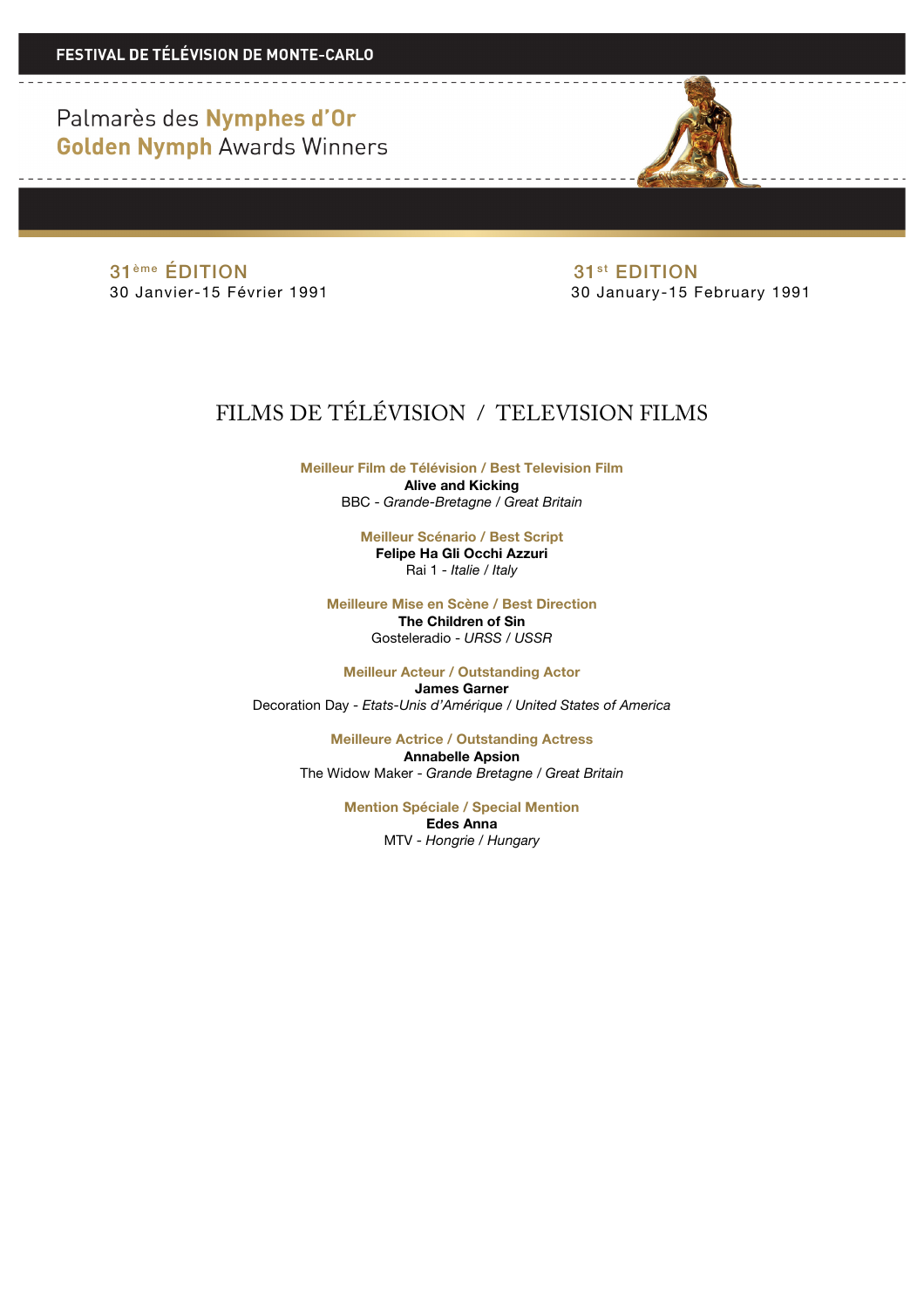Palmarès des Nymphes d'Or **Golden Nymph Awards Winners** 

 $\sim$   $-$ 

<u> 1989 - Louis Antonio Alemania e por esta</u>

## MINI-SÉRIES / MINI SERIES

**Meilleure Mini-Série / Best Mini Series**

Nymphe d'Or **Marie-Curie** France 3 - *France*

Nymphes d'Argent **The Gravy Train** Channel 4 - *Grande-Bretagne / Great Britain*

> **Marie-Christine Barrault** Marie-Curie - *France*

**Mention Spéciale / Special Mention Ian Richardson**

The Gravy Train *- Grande-Bretagne / Great Britain*

## ACTUALITÉS / NEWS

**Meilleures Emissions Magazines / Best Television News Magazines**  Nymphe d'Or **Downing in Blood** BBC - *Grande-Bretagne / Great Britain*

> Nymphe d'Argent **Chernobyl – They Shall Harvest No More** NHK - *Japon / Japan*

**Mention Spéciale / Special Mention La Bête Sous la Manche** Antenne 2 *- France*

**Meilleurs Reportages d'Actualité / Best News Programme** Nymphe d'Or **Bagdad**

YLE - *Finlande / Finland*

Nymphe d'Argent **The Last Parade of the Red Army** NOS - *Pays-Bas / Netherlands*